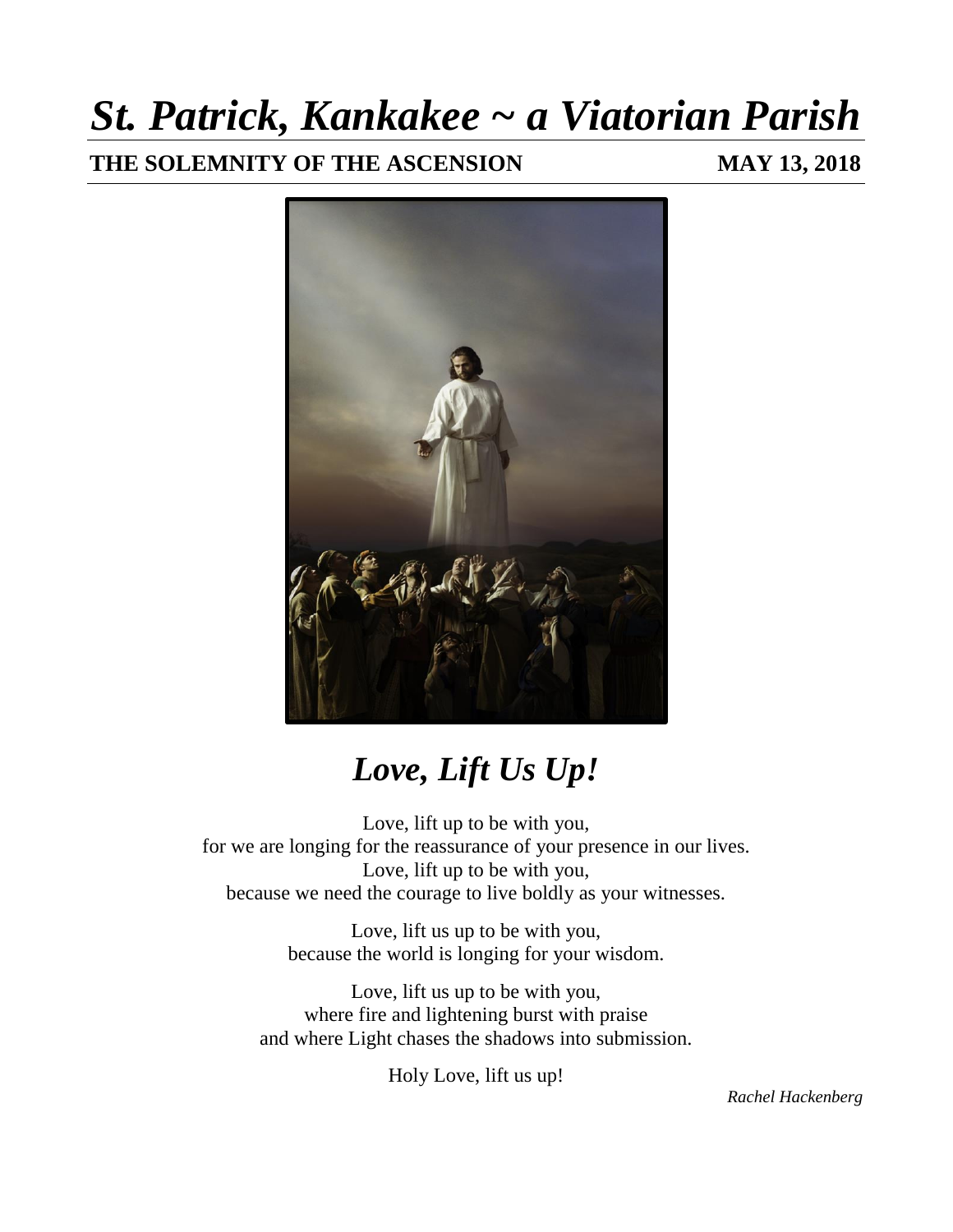### **ST. PATRICK CHURCH, 428 SOUTH INDIANA AVENUE, KANKAKEE, IL 60901**

Each of us is called into the ministry of Jesus in some way. We are called to be 'other Christs,' to be people who wish to make known and spread the love of God and his care for his people in the world.

We may never know how much we have done this; it is sufficient that we do what we can.

God has some work to do that can be done only through each person. Let us pray that we use our gifts and talents as best we can in God's service.  *Sacred Space*

#### *This Week:*

Monday, May 14 Tuesday, May 15 5:30 *CCW Spring Banquet – The Depot* Wednesday, May 16 7:00 *Half Paddy Meeting – Shamrock Room* Thursday, May 10 12:00 *Adoration until 5 p.m.* 5:00 *Vespers and Benediction* Friday, May 11  *Envelope Number 300* Saturday, May 12 Sunday, May 13 **PENTECOST SUNDAY** 10:00 *Little People's Church*

### *Bulletin Sponsor of the Week*

**Joe's Automotive**

*Thank you for your continued and generous support!*



#### *For Reflection …*

In every single person we encounter, we can either come face to face with the presence of Jesus, because of that person's sheer goodness, love, generosity, compassion, courage, concern for others, or we can see someone who is deeply in need of the touch of Jesus because of their evil or inappropriate behavior, their hates, resentments, their violence, or on the other hand, because of their weakness, sickness, loneliness, or despair. ⬧ Will this statement help how I look at others?  $\cdot$  How have I been surprised by the presence of God in daily life?  $\cdot$  How have I experienced the presence of God in a difficult human situation?

### *Please Pray for These Men and Women Serving in the Military …*

Synthia Dorsey, Dustin Foltz, Kelton Gifford, David Hodak, Nathan Hornback, Joseph Jordan, Henry Kijewski, Matthew Lanasa, Troy Martin, Sarah Miller, Keith Mulholland, Justin Phelps, John T. Raimondo, Scott Riegel, Daniel Ryan, Andrew Ryan, Erik Schultz, Gregory Smith, Jessica Smith, Michael Widhalm, and Brandi Zinnel. *Be with them, Lord, and keep them safe!*

### *Please remember*  **THE FOOD PANTRY!**

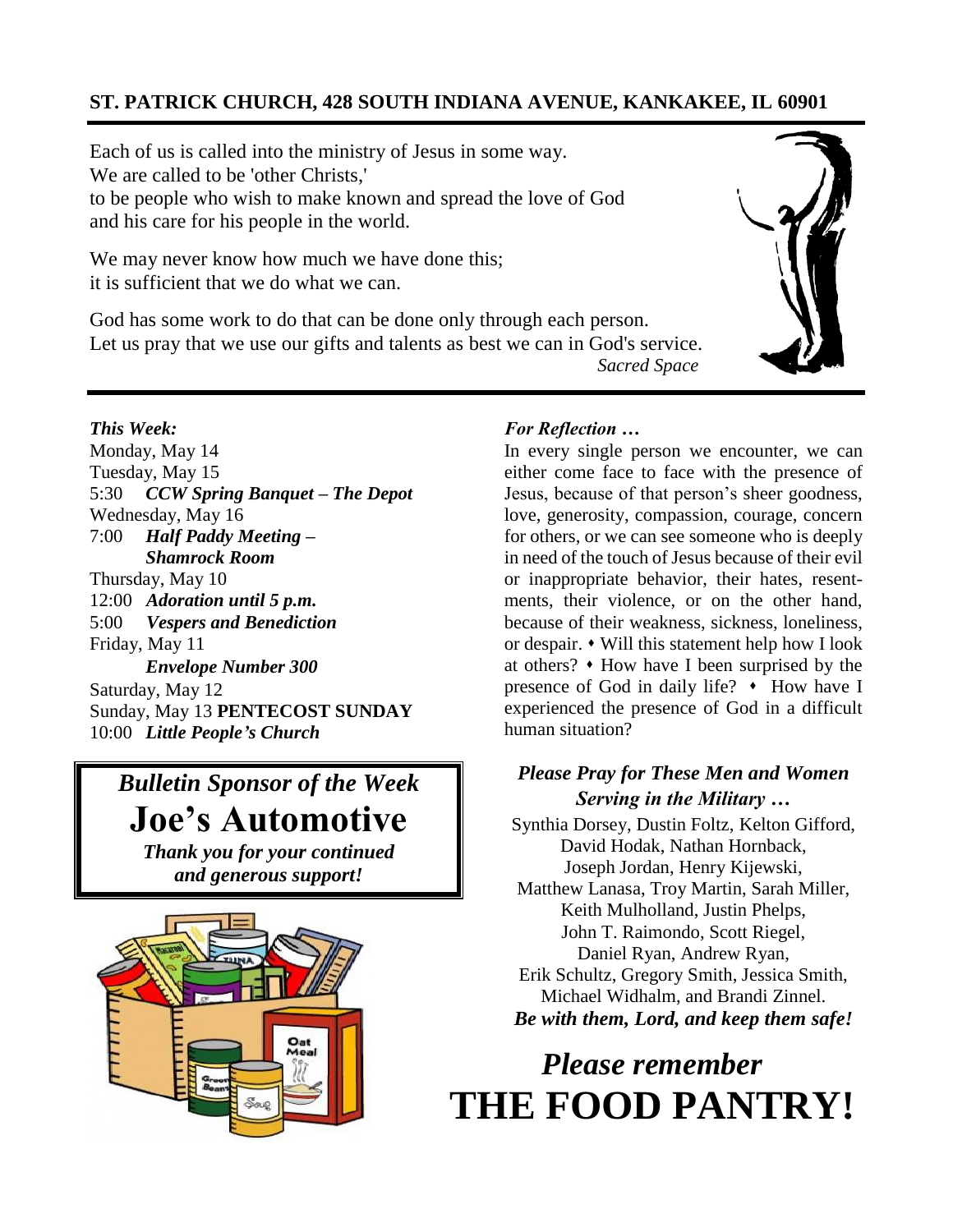Christ is with us. Christ has gone up into Heaven and is with us. Christ is alive!

We must carry this mission with us!

The Apostles were witnesses of Christ's death, Resurrection, and Ascension. And they returned to Jerusalem and joyfully testified about the risen Christ, in whose name they would preach conversion and repentance for the forgiveness of sins.

This witness – made not only with words, but also with daily life – should go beyond Church on Sunday.

Rather, it should extend throughout the entire week



in our homes, offices, schools, in places of entertainment, in hospitals, in prisons, in homes for the elderly, in places crowded with immigrants, and on the city's peripheries.

Jesus, God, is true man; with his human body he is in Heaven! And this is our hope, our anchor, and we are firm in this hope if we look to heaven. And he remains always God-with-us – that is, Emmanuel – and he never leaves us alone! In the Ascension of Jesus, the Crucified and Risen One, there is the promise of our participation in the fullness of life with God.

*Here lies the secret of our mission:*

**the presence among us of the Risen Lord,**

**who with the gift of the Spirit continues to open our minds and our hearts, so that we may proclaim his love and mercy even in the most resistant areas of our cities.**  *Pope Francis*



Each May, one special day is devoted to mothers everywhere for having given the gift of life. But for the Mother who gave life to Jesus, the entire month is set aside in her honor. For more than 300 years, Catholics have designated May to be the month of Mary. The tradition developed out of customs dating back to medieval times, when May was a time of devotions in honor of the cross and the new life it brings. And, with its images of natural beauty and new life, May is seen as an especially fitting time to focus on Mary.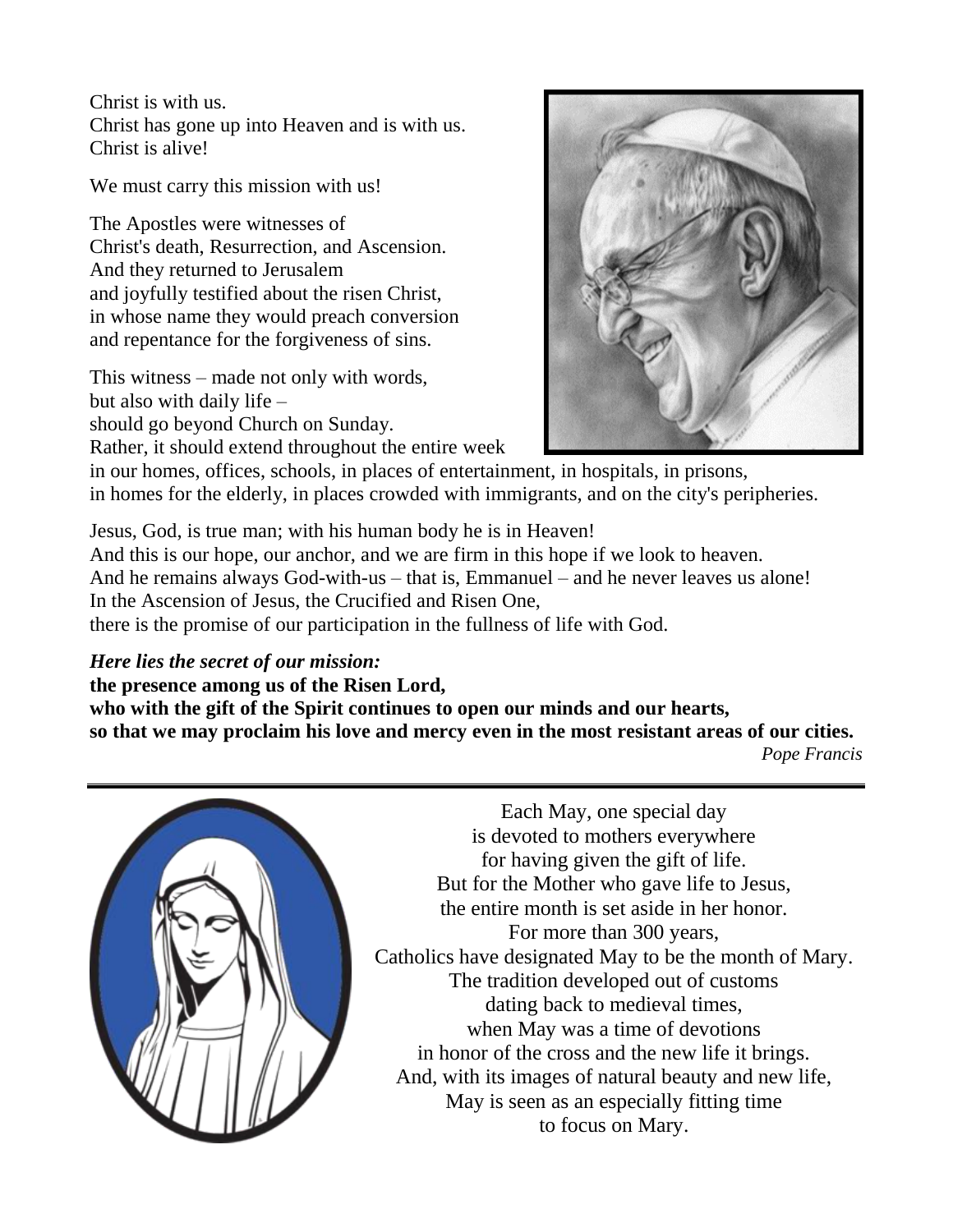

**May God continue to bless our First Communion Class of 2018!** Pictured here with Father Peeters, front row (l. to r.): *Kaylen Gregoire, Leah Mohler, Emilia Skelly, Natalie Castro, and Sierra Mulholland.* Back row (l. to r.): *Aden Lazdins, Luis Espinosa, Sean Boyd, Christopher Burnett, Andrew Watters, Owen Ortman, Max Guevara, and Jhaiden Ochoa.*

*You will receive power when the Holy Spirit comes upon you, and you will be my witnesses in Jerusalem, throughout Judea and Samaria, and to the ends of the earth.* If the disciples ever thought they could keep Jesus to themselves, his Ascension makes it pretty clear they can't do that. They can't limit Jesus, they can't hold him down, and they definitely can't keep him to themselves. The Father sent Jesus, and now he sends them into the world. With prayer and the Holy Spirit, the disciples became preachers and the converts became missionaries, bearing witness to Christ "to the ends of the earth." They stopped looking up toward heaven, looked at each other instead, and got on with their mission. *Almighty God, fill us with power and courage that our lives may bear witness to your love. Celebration Publications*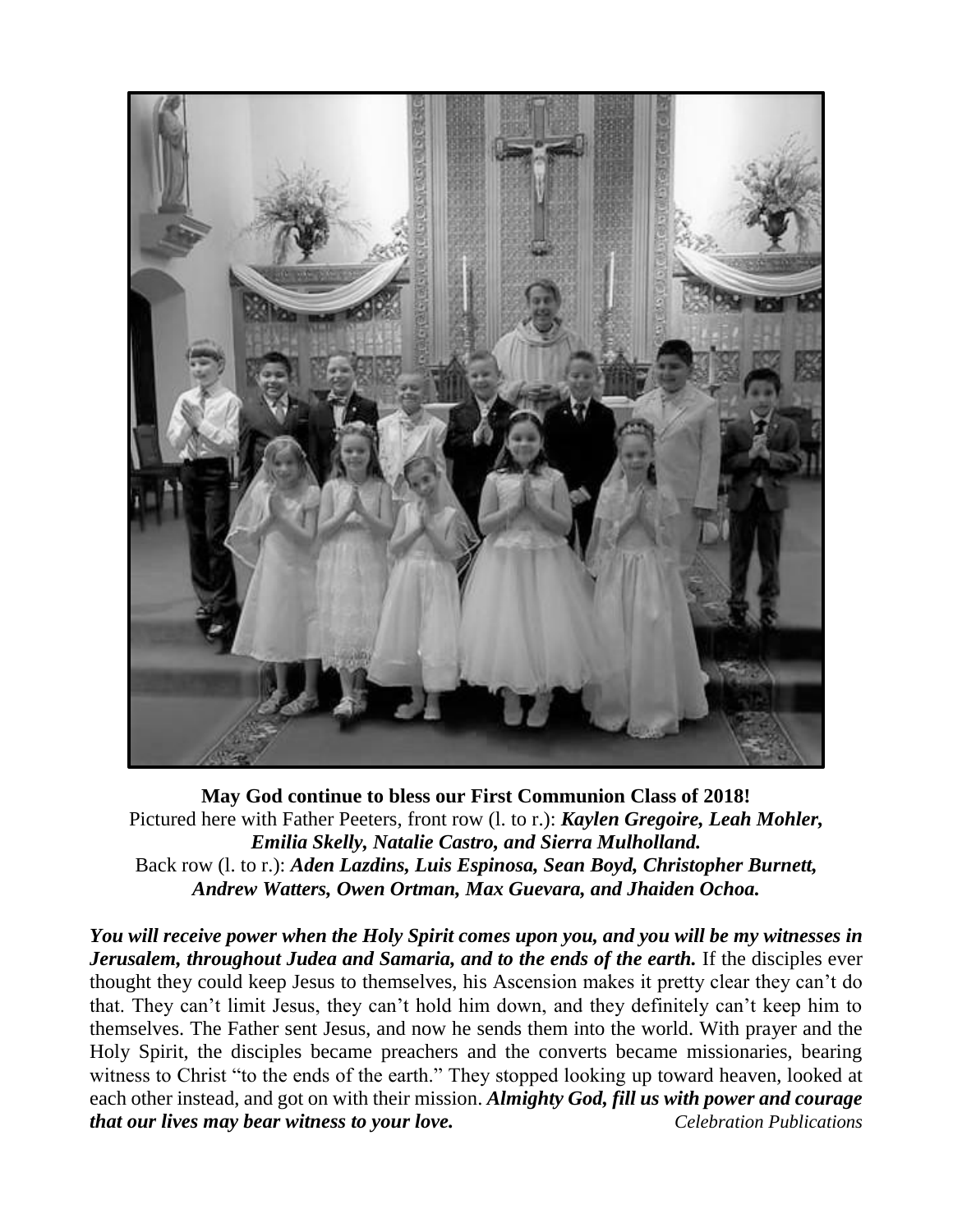

## NEXT **SATURDAY** AND SUNDAY!

## Annual Spring Clothing and Household Goods Drive We all have something to share!

**Take a walk through your house and think about donating "gently used" items that you are no longer using.**

**Did you find Clothing … Shoes … Household items?**

**On the weekend of May 19 / 20,** 

**the Salvation Army truck will be on the East parking lot. Someone will be there before and after the weekend Masses to help you unload your donations!**

## FILL THE TRUCK and help others!

*A Stewardship Moment …* Before he ascended into heaven, Jesus instructed his disciples to proclaim the Gospel to all of creation. As stewards of this legacy, we too are called to give witness to the Gospel of Jesus Christ in our words and actions, in how we live and how we treat others. *Are we sharing the life of Christ with others in our day-to-day lives? In what ways do we see ourselves proclaiming the Gospel? In what ways can we do better?*

| <b>Sunday Stewardship Report for April 2018</b>             |                        |  |  |  |
|-------------------------------------------------------------|------------------------|--|--|--|
| Amount needed each week in order to have a balanced budget: | \$7,009.62             |  |  |  |
| Average weekly collection in April:                         | 7,869.20               |  |  |  |
| Total Sunday collections for April (5 weeks):               |                        |  |  |  |
| Envelopes (average 117 weekly)                              | \$33,722.00            |  |  |  |
| Loose cash & checks                                         | \$3,343.00             |  |  |  |
| <b>Online Giving:</b>                                       | $\mathbb{S}$<br>525.00 |  |  |  |
| Automatic (15 families monthly)                             | \$1,756.00             |  |  |  |
| Total collections:                                          | \$39,346.00            |  |  |  |
| <b>Easter Collection</b>                                    | \$7,985.30             |  |  |  |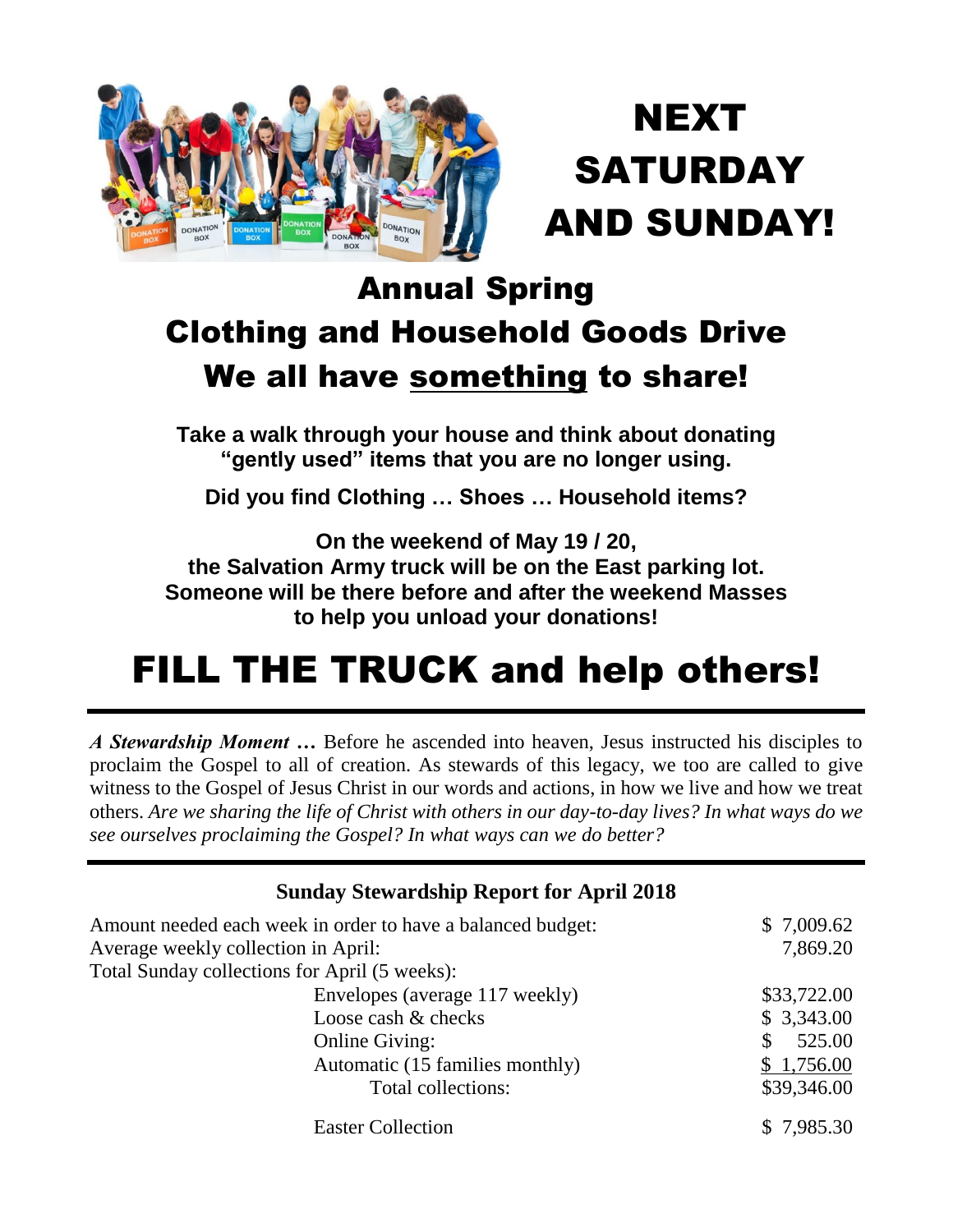### **A MOTHER'S DAY PRAYER**

God of Love and Mercy, on this day when we acknowledge the importance of motherhood among us, we first give thanks and celebrate your divine love.

We give you thanks for the wide spectrum of motherhood represented among us: new mothers and young mothers whose children are in their most tender years; mothers of grown children who transition into empty nests and a new chapter of self-discovery; mothers and grandmothers whose lives are marked by frailty of body but a potency of spirit.



We give you thanks for all the mothers among us, and ask that you strengthen them in their daily tasks. Grant them wisdom in the lessons they teach, patience in the discipline they foster, and persistence in their promotion of decency and compassion, both by word and example. May they be given the honor and thanks they deserve but often do not receive.

We thank you for all motherly figures: grandmothers, aunts, sisters, wives, step-mothers, foster mothers, guardians, babysitters, teachers, health care providers, neighbors, friends, loved ones, and many others who practice self-sacrifice and embody compassion to all who are privileged to be in their influence. Grant them vigor to carry on their work, and the satisfaction that their holy privilege gives to them.

We acknowledge to you, O God, that even amid our grateful celebration, many of us come with restless spirits, reluctant to name the difficulties of this day. For some, this day brings the sorrowful awareness of their own inability to conceive biological children. We pray for those who have suffered miscarriages, those fatigued by fertility treatments, and those struggling through the process of adoption. Draw your tender spirit near to them and remind them that those who struggle have always shared a special place in your heart.

For some, this day is marked by loneliness and grief, as they spend this Mother's Day as an orphan, or a person who has lost a child or a spouse. For some, this is a day that surfaces ongoing tensions that exist within our personal relationships.

Remind us to live with a child-like faith, curious about every wondrous mystery, attentive to your every instruction, and willing to share with every one of your children. We give you thanks, O God, who is a loving Mother and Father to us all, and in whose name we pray. Amen.